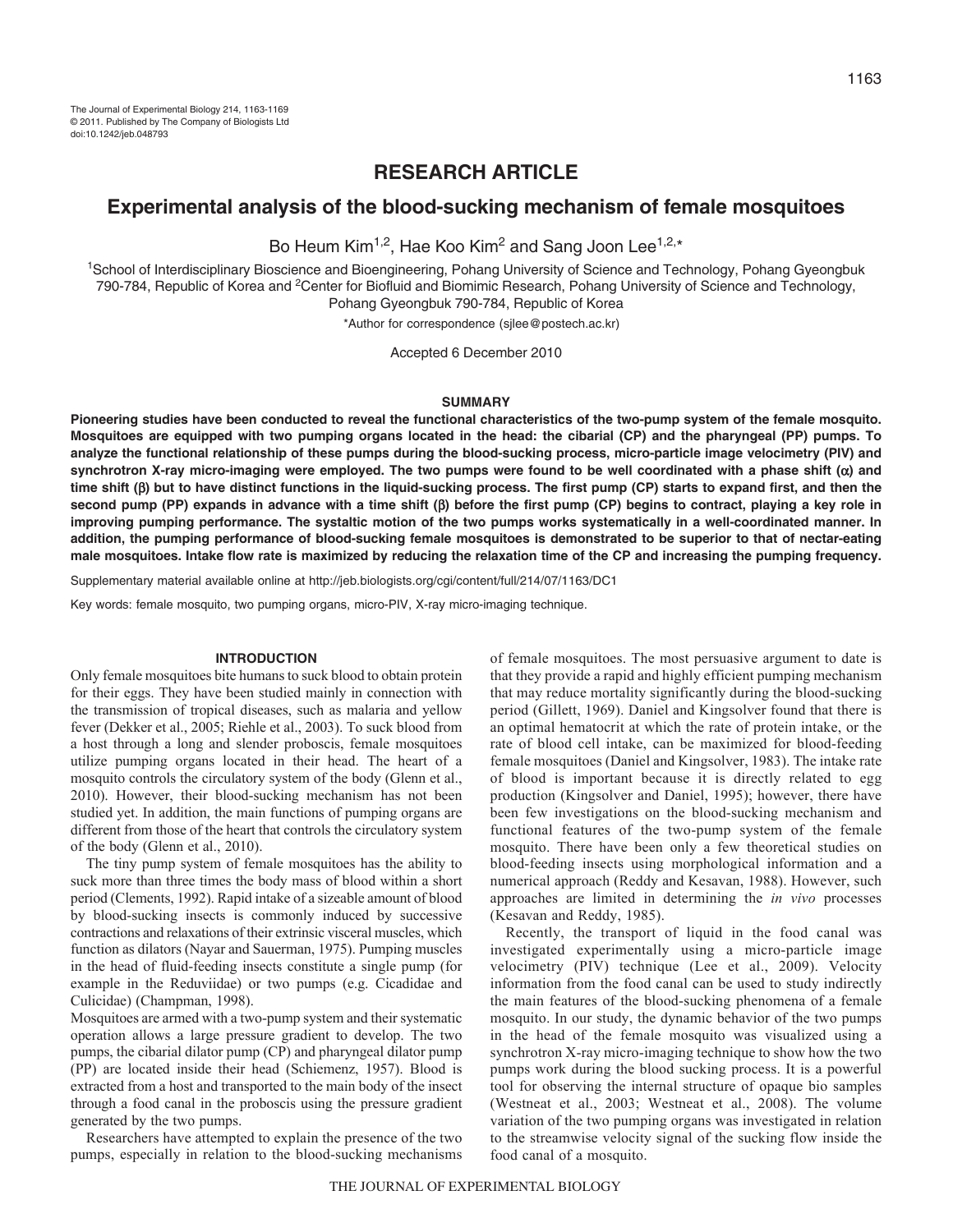# **MATERIALS AND METHODS**

## **Mosquito rearing and sample preparation**

Mosquitoes (*Aedes togoi* Theobald 1907) were reared and maintained in an air-conditioned room at 27°C, 80% relative humidity, with a 16h:8h light:dark photoperiod. Larvae were hatched in distilled water and fed a slurry of ground fish food and baker's yeast. After pupation, mosquitoes were transferred to a cage made of a fine-mesh net. Upon emergence, they were fed using a 10% sucrose-soaked cotton rod placed on the bottom of the cage. Mosquitoes more than 4days post-emergence were selected for the experiments.

The mouthparts (proboscis) of a mosquito consist of six piercing slender stylets that are appressed in a fascicle and this is surrounded by the labium. Among the six piercing stylets, the labrum, which serves as the food canal is the largest and stiffest (Clements, 1992). The labium has a feather-like opaque cuticle that prevents the observation of blood flow through the food canal (Fig.1A). To visualize blood flow inside using the PIV technique, the opaque cuticle of the proboscis was removed microsurgically with sharp forceps. Through this treatment, the food canal becomes transparent as shown in Fig.1B.

During the synchrotron X-ray imaging experiments, living mosquitoes were immobilized by sticking their legs with instant glue to a polyimide film, which transmits over 99.9% of X-ray energy. Mosquitoes were handled very carefully in order to minimize the stress caused by sample preparation and fixation on the sample holder.

#### **Micro-PIV**

To determine the temporal variation of the streamwise velocity component of the blood flow in the food canal, we employed a micro-PIV velocity field measurement technique (Adrian, 1991; Meinhart et al., 1999). The micro-PIV system consists of a vertical microscope (Eclipse 80i, Nikon, Nishiohi, Tokyo, Japan), a continuous Nd:YAG laser ( $\lambda$ =532 nm, SLOC, Shanghai, China) as a light source, a high-speed CMOS camera (Photoron ultima APX,



Fig. 1. Removal of the opaque cuticle of a female mosquito's proboscis for micro-PIV experiments. (A)A proboscis covered with the feather-like cuticle. (B)The opaque labium layer (outer most part) was stripped off to visualize blood flow inside the food canal.

Fujimi, Tokyo, Japan) and a personal computer for data processing and control (Lee et al., 2009) (supplementary material Fig.S1). In the preparation of human blood samples, we followed the Declaration of Helsinki and the volunteer gave his consent prior to participation. A whole blood sample from a healthy male volunteer (age 28) was taken and stored in anti-coagulated Vacutainer® tubes (BD, Franklin Lakes, NJ, USA). The blood sample was mixed with fluorescent tracer particles  $(1.0 \times 10^9 \text{ ml}^{-1})$  at room temperature (24°C) and then placed near the tip of a mosquito's proboscis. The fluorescent particles were made of polystyrene (Molecular Probes, Eugene, OR, USA) and were  $\sim$ 1.0 $\mu$ m in diameter. Such particles absorb green light at a peak wavelength of  $\lambda$ =534nm and emit at a peak wavelength of  $\lambda = 554$  nm. Fluorescence images of tracer particles were captured through a high-pass filter  $(\lambda = 550 \text{ nm})$ attached to the microscope.

## **Synchrotron X-ray micro-imaging**

Synchrotron X-ray microscopy was used to observe the internal structure of the insects. The experiments were carried out at the third generation synchrotron radiation source of the Pohang Accelerator Laboratory (PLS; Pohang, Republic of Korea). The Xray beam at the 1B2 beamline was monochromatized using a W/B4C double-multilayer monochromator with peak energy at 10keV. A scintillator composed of a CdWO<sub>4</sub> crystal was placed 70 mm behind the test sample to transform the X-ray images into visible light. The X-ray images were recorded using a CCD camera (MegaPlusII ES2001, Redlake, Tallahassee, FL, USA) at a frame rate of  $30$  frames  $s^{-1}$  (Fig. 2). The field of view (FOV) for the X-ray imaging experiments with a  $\times$ 4 objective lens was 2219 $\times$ 2219 $\mu$ m. It took ~30s from the setting of a mosquito on the sample stage to the start of X-ray imaging. A starved mosquito usually starts to suck as soon as the food reaches the proboscis. In order to record the blood-sucking process from the start, a diluted iodine solution was injected from outside the hutch using a silicon tube connected to a syringe pump. The sample holder was placed on a motorized stage to be able to remotely control the position of the test sample. To minimize the exposure time of the insect to the X-ray beam in order to maximize its survival time, a mechanical shutter was used so that the test mosquito was only exposed to the X-rays when recordings were being made. Mosquitoes remained alive for up to 5min during the consecutive X-ray imaging experiments. Mosquitoes usually finished the blood-sucking process within 30s to 1min.

The boundaries of the two-pump system could not always be detected clearly because of the complicated anatomy of the pumping organs that are covered with dilator muscles. In order to visualize the fluid flow inside the pumping organs, a diluted iopamidol solution  $(600 \text{ mg} \text{m}^{-1})$  was used as a contrast medium. The iopamidol solution has a similar viscosity range to that of the test blood sample, indicating similar shear thinning effects of a non-Newtonian fluid (supplementary material Fig.S2). Therefore, the iopamidol solution represents, reasonably well, the biophysical characteristics of blood under the experimental condition of the present study.

#### **Data processing of X-ray micro-imaging**

During the blood-sucking process, the deformation index and light intensity in X-ray images of the two pumping organs were carefully examined. The deformation index is defined as the ratio of the major axis to the minor axis of each pumping chamber. Although the temporal variation of the deformation index sufficiently matches the variation of the light intensity, the latter was found to provide clearer signal variation (supplementary material Fig.S3). The light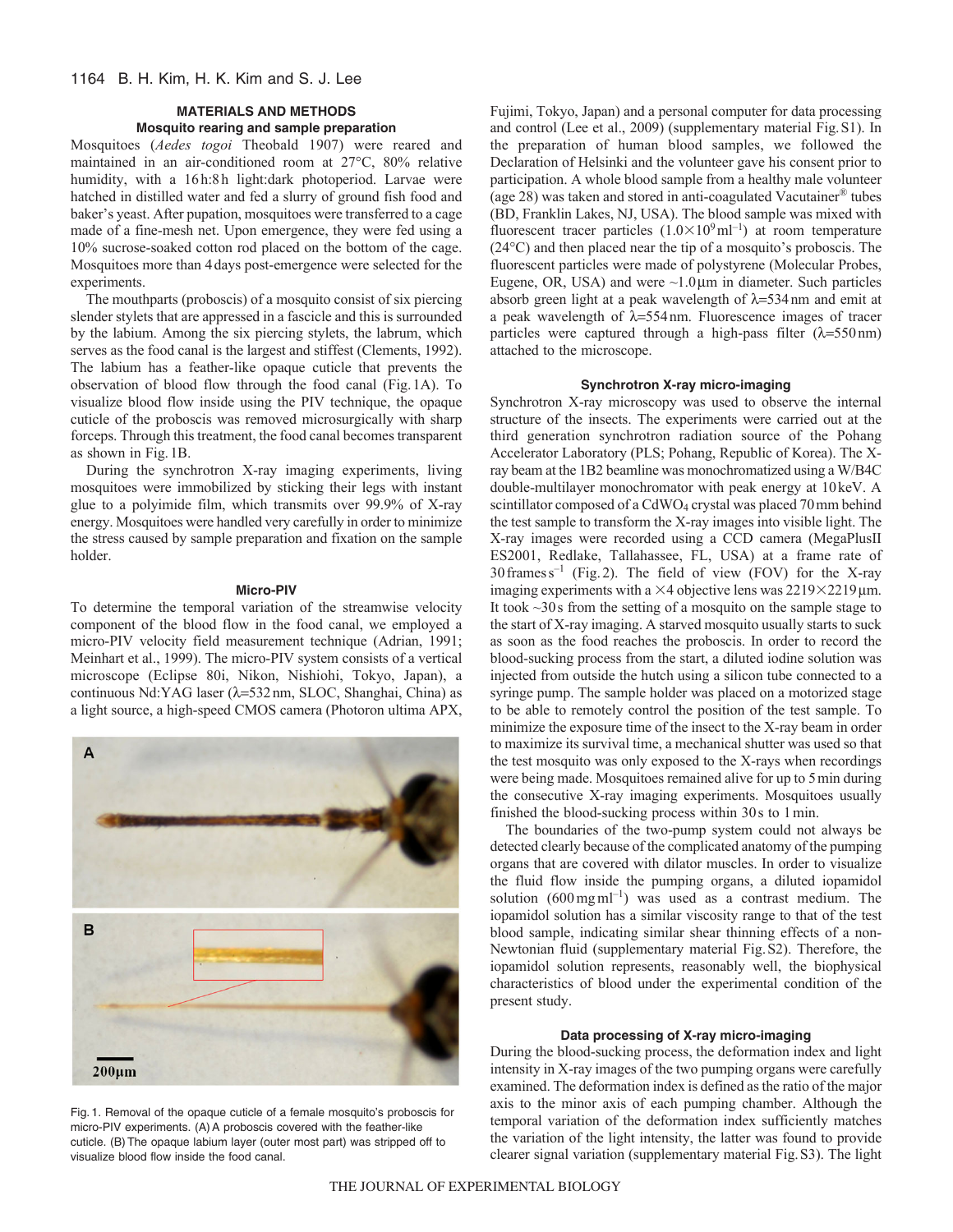

Fig. 2. Schematic diagram of the synchrotron X-ray micro-imaging technique. An X-ray beam penetrating a test sample is converted into visible light after passing through the scintillator. The temporal variation in the internal structures and dynamic motion of pumping organs were visualized under in vivo conditions.

intensity averaged in a square center section  $(16 \times 16 \mu m^2)$  of each pump was used to indicate the rhythmical volume variation of the two pumps (supplementary material Fig.S4). To analyze in detail the functional characteristics of the two pumps, the intensity values in the center section for every cycle of each test sample were conditional-averaged by assigning the temporal location of the maximum intensity value in each period as the reference time  $(t=0)$ . The intensity values used for analyzing the systaltic motion of the pumps are the reciprocal of light intensity, so the increase in light intensity values corresponds to the expansion of the pump volume. As the volume of each pump increases, the X-ray image of the sucked iodine solution in the center region becomes darker, i.e. the light intensity decreases linearly. Time series data were also obtained from each sample to determine the pulsation characteristics such as pulsatile frequency and pumping duration (supplementary material Movie 1). The intensity values of CP and PP were normalized by their maximum values  $(I_0)$ . The intensity variation of both pumps was recorded for at least 20 cycles.

#### **RESULTS**

#### **Three elementary phases of blood-sucking process**

Fig.3 shows the internal structure of the food canal and head of a female mosquito sucking iodine solution. At the beginning of the foodsucking cycle, the CP and PP are empty (Fig.3A). As the CP begins to expand, liquid is sucked into the CP chamber through the food canal, while the PP remains relaxed (Fig.3B). As a result, the light intensity in the center region of the CP increases gradually as the iodine solution is accumulated. Subsequently, it rapidly decreases as the solution is drained towards the PP through the canal connecting the two pumps (Fig.3C). Finally, following fast contraction and expansion, the PP completes one feeding cycle. This systaltic muscular motion of the two pumping organs creates a strong hydrostatic negative pressure (Borrell, 2006), sufficient to suck liquid-phase food from the outside into the digestive organ through a long food canal (length  $\sim$ 2000 µm, diameter  $\sim$ 30 µm). The pumping process of mosquitoes can be divided into three phases. To analyze these phases in detail, the streamwise velocity signal of the flow in the food canal was synchronized with the corresponding variations in the volume of the two pumping organs in X-ray images (Fig.4).

## **Phasic variation of the CP**

Phase 1 corresponds to the period during which the CP takes in fluid from the outside through the food canal (Fig.4). In this pumping phase, flow velocity in the food canal exhibits a temporary stoppage from the initial low-level velocity. This is attributed to the shrinkage of the end of the elastic food tube that occurs because of the strong negative pressure induced by expansion of the CP. As the shrunken passage near the CP is opened, the flow velocity is increased dramatically to  $1.6 \text{ cm s}^{-1}$ . The opening of the shrunken elastic tube by dilator muscles was observed in a previous anatomical study (Schiemenz, 1957). During phase 1, the expansion period of the CP is considerably longer than that of the PP. The expansion time of the CP of female mosquitoes is 2.6 times longer than that of the complementary PP. The CP/PP expansion ratio for male mosquitoes is  $\sim$ 4.2. It is also worth noting that the contraction times of both pumps are almost the same. The CP/PP contraction ratio is 1.0 and 1.1 for male and female mosquitoes, respectively.

## **Systematic operation of two pumping organs**

In phase 2, as the CP reaches a crucial threshold volume, the PP start to draw liquid food from the CP when the cibarial–pharyngeal valve (C–P valve), located between the two pump organs, is opened (Schiemenz, 1957; Waldbauer, 1962). This valve is actively controlled by dilator muscles, depending on the operational condition of the two pump organs. It facilitates the flow between the two pumps. In this pumping phase, the maximum expansion of the two pump organs has a definite phase shift  $(\alpha)$ . This implies that the temporal volume variations of the two pump organs are rhythmically coordinated and synchronized in each feeding cycle. The duration of the CP contraction is almost the same as that of PP expansion. However, the PP starts to expand in advance of the CP, with a timeshift ( $\beta$ ; Table 1). When the C–P valve is opened after the CP starts to contract, the volume of liquid sucked up by the PP is somewhat smaller than the volume of the CP. If the time shift is zero  $(\beta=0)$ , CP contraction and PP expansion occur simultaneously. In addition, the reverse flow discharged from the CP chamber toward the food canal causes negative inertia against the main feeding flow. In this case, the PP expends more energy than in the earlier expansion of the PP, with a pertinent time shift of  $\beta$ . The earlier expansion of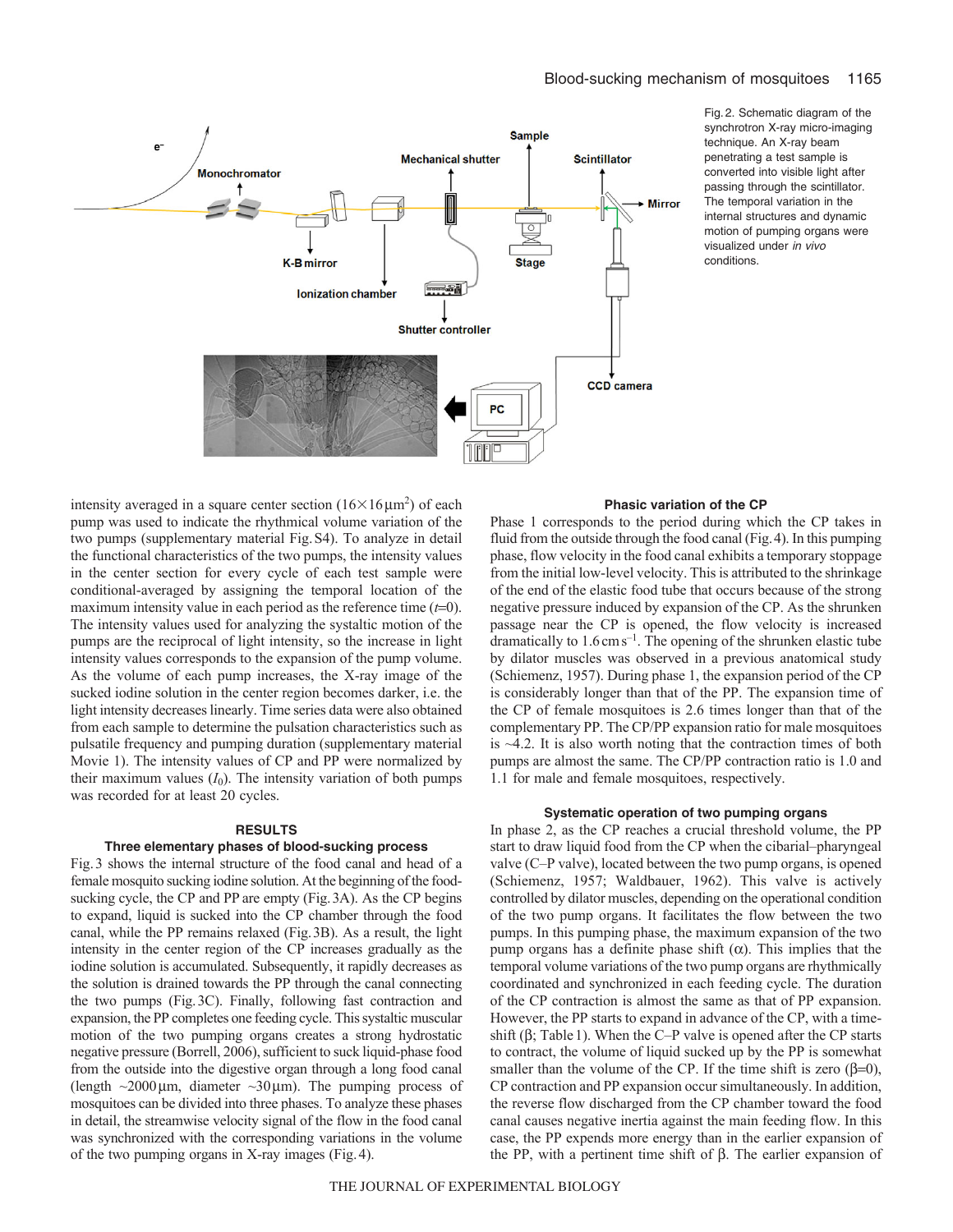

Fig. 3. Systaltic motion of the two pumping organs of a female mosquito during sucking of diluted iodine solution. Dotted yellow lines indicate the boundaries of food canal, two pumping organs at maximum expansion and the conduit between the CP and PP. (A) Both pumps are contracted initially. (B,C) lodine solution passing through the food canal. The temporal changes of the CP and the PP are clearly demonstrated by area variation in the dark regions.  $T$ , period of the cyclic motion. 0.00  $T$  denotes the start of one cycle and 1.00T is the end of the cycle.

the PP with  $\beta$  saves energy by adding inertial force to the main flow. It also accelerates the expansion and contraction process of the CP, increasing the feeding frequency. Consequently, mosquitoes can suck large amounts of liquid efficiently in a short period.

#### **Reverse flow in mosquitoes**

A slight reverse flow  $(-0.15 \text{ cm s}^{-1})$  was observed in the food canal during phase 2. However, the amount of the reverse flow was very small,  $\sim$ 1% of the total amount of liquid sucked up by CP in phase 1. In phase 3, the PP pushes liquid towards the body of the insect and the CP discharges the remaining fluid in both directions. The velocity of reverse flow inside the food canal in phase 3 is slightly smaller  $(-0.27 \text{ cm s}^{-1})$  than that in phase 2. This reverse flow from



Fig. 4. Typical flow velocity inside the food canal of a female mosquito and the corresponding volume variation of the two pumping organs. One sucking period is divided into three phases.

the CP to the food canal is generated because the negative suction pressure caused by the dilator muscles of the PP is not sufficient in phase 3. However, the amount of reverse flow in phase 3 is also very small, that is,  $\sim$ 3% of the total amount of liquid sucked up by the CP in phase 1.

## **Comparison of pumping performance of male and female mosquitoes**

Fig.5 compares the cyclic volume variation of the two pumps of a representative female mosquito with that of a typical male mosquito (supplementary material Fig.S5). The experimental data were statistically averaged from 10 samples for each species and the results are summarized in Table2. The liquid-sucking period of male mosquitoes is  $\sim$ 202 ms and that of female mosquitoes is 160 ms. The total amount of liquid sucked up by mosquitoes can be estimated by multiplying the volume of liquid drawn by the CP in one period (net flow rate;  $Q_{\text{net}}$ ) by the number of pumpings ( $f \times t_{\text{tot}}$ , where  $f$  is the pumping frequency and  $t_{\text{tot}}$  is the total feeding time for liquid food). *Q*net is equal to the amount of liquid drawn by the CP in phase 1. The pumping frequency of female mosquitoes is  $4.1\pm1.3$  Hz (mean  $\pm$  s.d.) and that of male mosquitoes is  $2.9\pm0.8$  Hz.

*Q*net can be obtained by multiplying the flow rate (*Q*) by the net suction time of the CP in phase 1 during one feeding period  $(t_{cp})$ . The total amount of liquid sucked for a given feeding time can be expressed as  $Q \times t_{cp} \times f \times t_{tot}$ . For a non-Newtonian fluid, the flow rate is related to pressure difference as follows:

$$
Q = \frac{\pi R^3 \rho}{1/n + 3} \left( \frac{\Delta PR}{2mL} \right)^{1/n}, \qquad (1)
$$

where *n* is the index of the power-law modes  $(=1)$  and *m* is a model constant  $(=\mu)$  for Newtonian fluids (Richard and Kenneth, 1979) and *L* is length of the food canal, *P* is pressure, *R* is tube radius, and  $\rho$  is density of fluid. If the force induced by the pumping organs is the same for both female and male mosquitoes, the following relation can be obtained.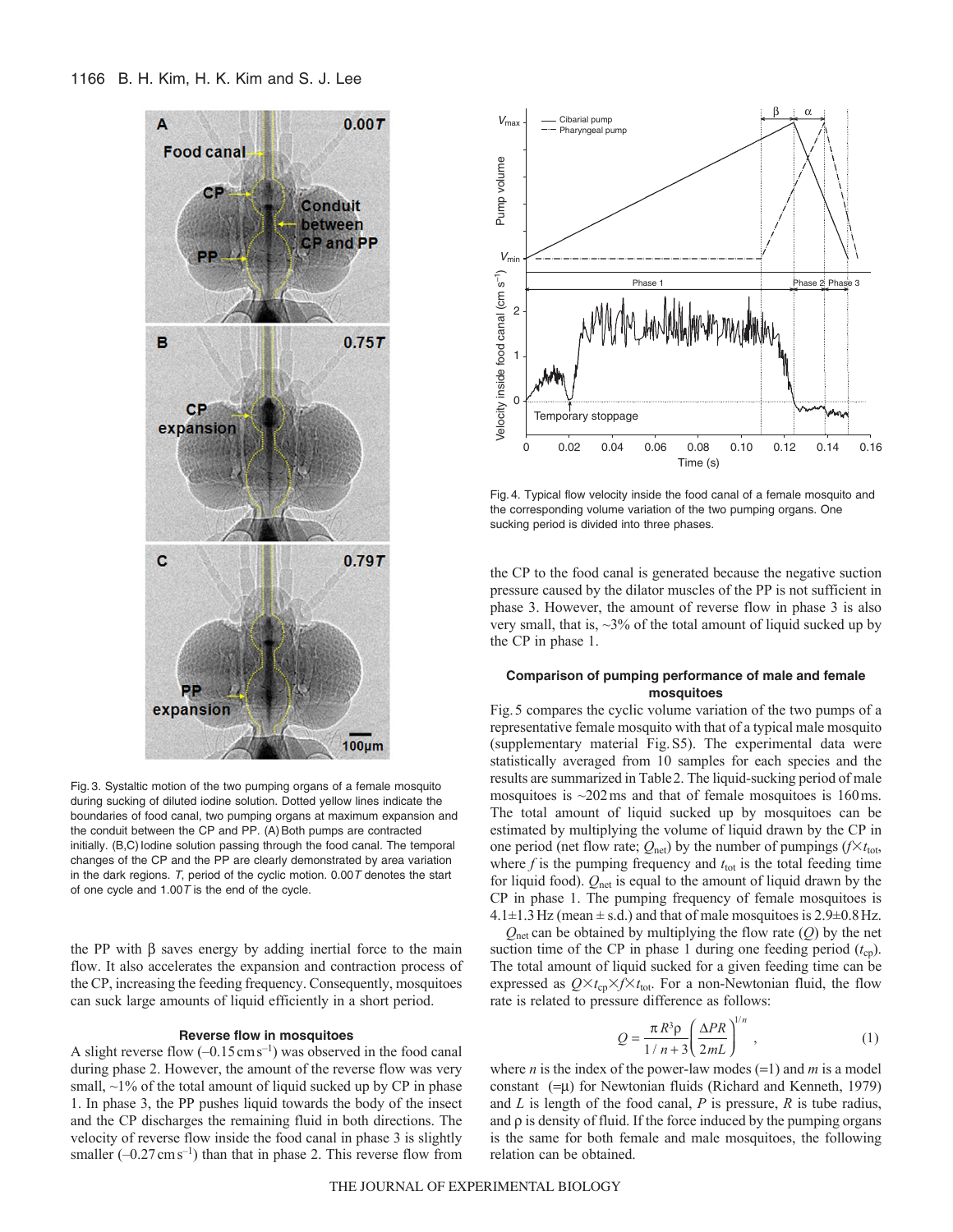Table 1. Statistical data charting the phasic portion, phase shift and different characteristics of the two pumps in both male and female mosquitoes (Aedes togoi)

|        |              |                           |          |               |              |                                   | CP/PP     |             |  |
|--------|--------------|---------------------------|----------|---------------|--------------|-----------------------------------|-----------|-------------|--|
|        | Phase 1 (ms) | Phase 2 (ms) Phase 3 (ms) |          | $\alpha$ (ms) | $\beta$ (ms) | $CP_{\text{IdL}}_{\text{e}}$ (ms) | Expansion | Contraction |  |
| Male   | $266 + 42$   | $53+4$                    | $63\pm3$ | $53+4$        | 10±3         | $64 \pm 16$                       | 4.2       | 1.0         |  |
| Female | $171 + 24$   | $46\pm3$                  | $62 + 1$ | $46\pm3$      | 19±6         | 11±7                              | 2.6       |             |  |

Values are means  $\pm$  s.e.m.

 $\alpha$ , phase shift;  $\beta$ , time shift.

CP, cibarial pump; PP, pharyngeal pump; CP<sub>Idle</sub>, idle period during which CP does not suck liquid.

Table 2. Statistically averaged diameter and length of food canal and pumping frequency of both male and female mosquitoes (Aedes togoi)

|                 | Females        |                |               |                |                |               |  |
|-----------------|----------------|----------------|---------------|----------------|----------------|---------------|--|
| Animal no.      | $D$ (um)       | $L$ ( $\mu$ m) | f(Hz)         | $D \, (\mu m)$ | $L$ ( $\mu$ m) | f(Hz)         |  |
|                 | 30.2           | 2415.2         | 3.9           | 21.8           | 2312.9         | 1.8           |  |
| 2               | 35.2           | 2235.8         | 3.2           | 25.1           | 2437.0         | 3.2           |  |
| 3               | 31.9           | 2240.8         | 6.2           | 16.8           | 2268.7         | 3.0           |  |
| $\overline{4}$  | 38.6           | 2472.2         | 6.2           | 25.2           | 2429.0         | 3.3           |  |
| 5               | 33.5           | 2432.0         | 3.7           | 18.5           | 2526.8         | 3.6           |  |
| 6               | 28.5           | 2009.3         | 4.0           | 15.1           | 2314.6         | 2.0           |  |
|                 | 32.0           | 2279.3         | 3.0           | 20.1           | 2381.7         | 2.4           |  |
| 8               | 33.5           | 2400.1         | 3.0           | 18.4           | 2705.4         | 2.2           |  |
| 9               | 27.3           | 2497.4         | 4.6           | 23.5           | 2012.7         | 3.8           |  |
| 10              | 27.0           | 2183.7         | 2.7           | 23.3           | 2407.4         | 4.1           |  |
| Mean $\pm$ s.d. | $31.8 \pm 3.5$ | 2316.6±145.8   | $4.1 \pm 1.3$ | $20.8 \pm 3.4$ | 2379.6±170.3   | $2.9 \pm 0.8$ |  |

$$
Q \propto \frac{D^{3-\frac{1}{n}}}{\frac{1}{L^n}},
$$
\n(2)

where *D* is the diameter of the food canal. The average diameter of the food canal of 10 female mosquitoes was  $31.8 \pm 3.5 \,\mu m$  and that of 10 male mosquitoes was  $20.8\pm1.1 \,\mu$ m. The tube length of female mosquitoes was  $2316.6\pm46.1\,\mu m$  and that of male mosquitoes was  $2379.6 \pm 53.8 \,\text{\mu m}$  (Table 2). The *n*-value of bovine blood at  $25^{\circ}\text{C}$ has been reported as 0.89 (Kim et al., 2002). With an *n*-value of 0.89, the total volume of liquid food sucked by a female mosquito is ~2.5 times larger than that taken up by a male mosquito.

These results demonstrate that the pumping performance of female mosquitoes is better than that of male mosquitoes. Considering the duration of each phase, as summarized in Table1, phase 1 is the major phase governing the pumping performance of mosquitoes. In the dominant phase 1, the PP is in the relaxed idle state, while the CP is in the expansion state. The CP has a short relaxation time as well. On average, phase 1 of male mosquitoes (266ms) was 1.6 times longer than that of female mosquitoes (171ms). For male mosquitoes, the idle state in phase 1 occupied 24% of the feeding period, whereas that of female mosquitoes was merely 6%.

#### **DISCUSSION**

In this study, we employed advanced flow visualization techniques to analyze the functional features of the two pumping organs in the head of female mosquitoes. By synchronizing the velocity signal of the flow inside the food canal, the volume variation of the two pumping organs was classified into three phases. To our best knowledge, this is the first study to observe *in vivo* the processes involved in female mosquitoes sucking viscous liquid during feeding.

There have been a few earlier studies on the blood-sucking phenomena of mosquitoes, but these were based on anatomic observation (Patton and Cragg, 1913; Schiemenz, 1957). Pappas analyzed the electromyography signals of food-sucking mosquitoes and reported that the CP initiates the pumping sequence earlier than the PP (Pappas, 1988). This report agrees well with the present results, even though there is no detail description on the bloodsucking mechanism. The present study made it possible to explain



Fig. 5. A typical cyclic volume variation of the two pumps, CP and PP, of (A) a female mosquito and (B) a male mosquito. The CP has a longer expansion time compared with the PP in both male and female mosquitoes. Female mosquitoes are characterized by a short idle state. This is advantageous for taking up large amounts of fluid into the pumping chamber. Values are means  $\pm$  s.e.m. Intensity  $(f'/f')$  is normalized intensity;  $t/t_0$  is dimensionless time.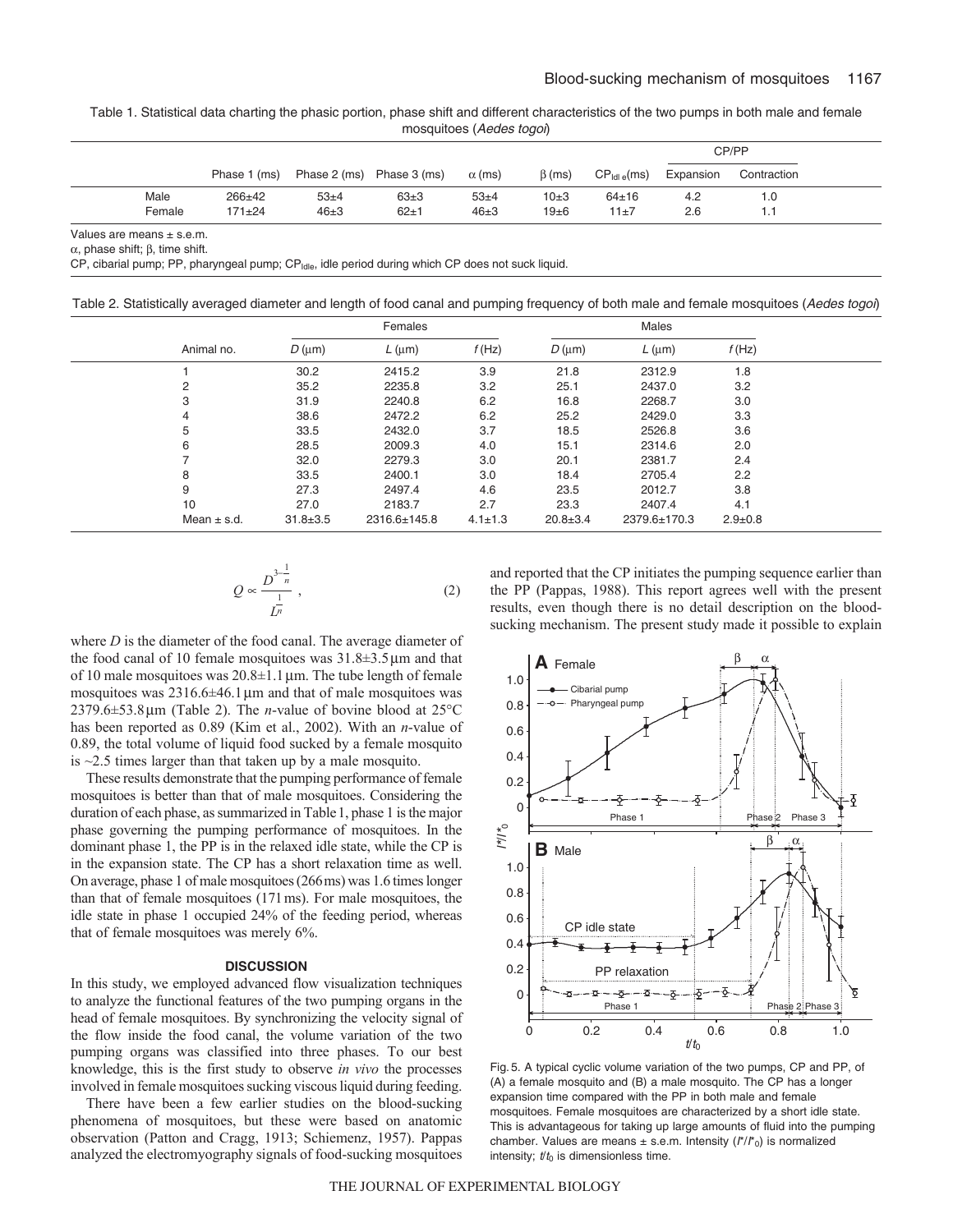#### 1168 B. H. Kim, H. K. Kim and S. J. Lee



Fig. 6. Lateral view of the head of a mosquito sucking a dilute iodine solution. (A,B)The fluid path is opened as the dilator muscle of the PP is stimulated. A cibarial–pharyngeal valve (C–P valve) exists at the posterior of the CP just before the PP. (C)The food conduit connecting the CP and the proboscis has a turning angle of about 120 deg with the conduit connecting the PP and the slender neck of the mosquito. (D)When the PP contracts, the iodine solution is more clearly observed in the conduit connecting the PP and the neck.

the detailed phasic variation of each pump of the two pumping organs and the functional characteristics of each pump, based on direct visualization of the pumping organs of blood-sucking female mosquitoes.

In the normal blood-sucking process of a mosquito, the unevenness and stoppage of flow due to the non-Newtonian aspect of blood, are disadvantageous because the blood viscosity increases as the flow speed decreases or under reversed flow conditions. The two pumps of a mosquito seem to contribute to maintaining the forward flow. As a result, unevenness and stoppage in the flow are minimized in the three phases of the systaltic motion of the two pumps. In phase 1, the PP sucks the liquid with forward inertia due to the earlier expansion with a time shift  $(\beta)$ . The expansion of the PP contributes to reduce reverse flow, compared with the degree of reverse flow in phases 2 and 3. At the end of phase 3, the CP starts to expand while the PP contracts, accumulating blood in the CP and then transporting it to the PP.

Morphologically, a two-pump system is necessary. The CP is located at a curved in the path, where minor energy loss occurs. This curved flow path is inevitable for the connection of the proboscis and the digestive organs of the main body. If the flow path from the food canal to the main body was straight, a flying mosquito would encounter many difficulties in hunting and piercing the skin of a host to suck blood (Fig.6). If mosquitoes were equipped with only one pump, it would be difficult to draw food from outside and to regulate the flow effectively.

In summary, the functional characteristics of the two-pump system of mosquitoes were analyzed in detail during the sucking process by estimating the volume variation of the two pumping organs and the velocity change of blood flow in the food canal. Mosquitoes suck viscous liquid very efficiently using the systematic operation of the two pumping organs (CP and PP) and a smart valve located between CP and PP. The systaltic motion of the two pumps has a phase shift,  $\alpha$  and one food-feeding period is divided into

three phases. It is noteworthy that the second pump (PP) starts to expand in advance, with a time-shift,  $\beta$ . This earlier expansion of the PP reduces the pumping period and saves energy used for regulating the flow through the two pump organs.

Based on statistical analysis, the pumping performance of bloodsucking female mosquitoes is superior to that of nectar-eating male mosquitoes. A major difference results from the sustained muscular motion of the CP of female mosquitoes during phase 1. In conclusion, the two pumps of female mosquitoes work systematically in a well-coordinated manner.

#### **ACKNOWLEDGEMENTS**

This work was supported by the Creative Research Initiatives (Diagnosis of Biofluid Flow Phenomena and Biomimic Research) of the Ministry of Education, Science and Technology/National Research Foundation of Korea. X-ray imaging experiments were performed at 1B2 and 7B2 beamlines of the Pohang Accelerator Laboratory (PAL), Pohang, Korea.

#### **REFERENCES**

- **Adrian, R. J.** (1991). Particle-imaging techniques for experimental fluid mechanics. Annu. Rev. Fluid Mech. **23**, 261-304.
- Borrell, B. J. (2006). Mechanics of nectar feeding in the orchid bee Euglossa imperialis: pressure, viscosity and flow. J. Exp. Biol. **209**, 4901-4907.
- **Champman, R. F.** (1998). The Insects. New York: Cambridge University Press.
- **Clements, A. N.** (1992). The Biology Of Mosquitoes. New York: CABI Publishing. **Daniel, T. L. and Kingsolver, J. G.** (1983). Feeding strategy and the mechanics of blood sucking in insects. J. Theor. Biol. **105**, 12.
- **Dekker, T., Geier, M. and Carde, R. T.** (2005). Carbon dioxide instantly sensitizes female yellow fever mosquitoes to human skin odours. J. Exp. Biol. **208**, 2963-2972.
- Gillett, J. D. (1969). Natural selection and feeding speed in a blood-sucking insect. Proc. R. Soc. B **167**, 319-329.
- **Glenn, J. D., King, J. G. and Hillyer, J. F.** (2010). Structural mechanics of the mosquito heart and its function in bidirectional hemolymph transport. J. Exp. Biol. **213**, 541-550.
- **Kesavan, S. K. and Reddy, N. P.** (1985). On the feeding strategy and the mechanics of blood sucking in insects. J. Theor. Biol. **113**, 3.
- **Kim, S., Cho, Y. I., Hogenauer, B. and Kensey, K. R.** (2002). A method of isolating surface tension and yield stress effects in a U-shaped scanning capillary tube viscometer. J. Nonnewton. Fluid Mech. **103**, 205-219.
- **Kingsolver, J. G. and Daniel, T. L.** (1995). Mechanics of food handling by fluidfeeding insects. In Regulatory Mechanism in Insect Feeding (ed. R. F. Champman), pp. 32-73. New York: Springer.